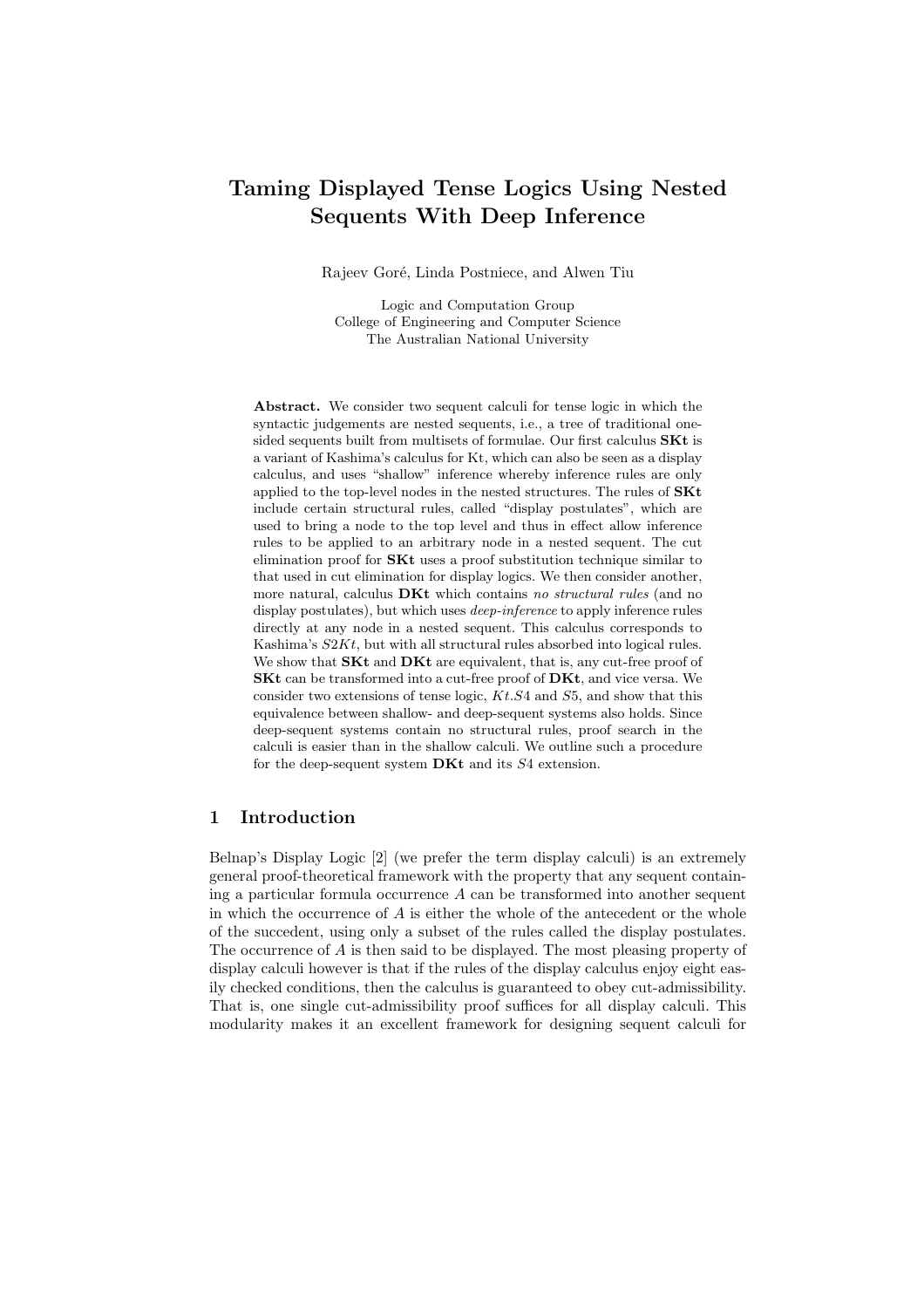logics, particularly when we wish to mix and match the intuitionistic, modal, or substructural aspects of different logics into a new logic [17, 7, 6].

The generality of display calculi is obtained by adding a structural proxy for every logical connective and using residuation principles to implement the display property. For example, a display calculus for classical propositional logic usually contains Gentzen's "comma", but also a unary involutive structural connective "star" which allows us to flip structures from right/left to left/right of turnstile.

The main disadvantage of display calculi is that the display postulates can and must create large structures during the process of displaying a particular formula occurrence, making display calculi bad for backward proof-search. Display calculi also typically contain an explicit rule of contraction which duplicates complex structures when applied backwards, making it even harder to use them for backward proof search. A disciplined proof-theoretic methodology for transforming a display calculus into a more manageable traditional "contraction-free" calculus whilst preserving cut-admissiblity is therefore an important goal.

Our first step towards taming display calculi is to limit the structural connectives used in the calculi and consequently, the number of display postulates. Specifically, we work within display structures which can be viewed as a tree of traditional Gentzen's sequents, called nested sequents, which have been used previously by Kashima  $[12]$  and, independently, by Brünnler  $[3, 4]$  to present several modal and tense logics. As in display calculi, Kashima's nested-sequent calculi contain "display-like" rules, called the turn rules in [12] and residuation rules in the display logic literature, which can be seen as tree transformations to bring a node in the nested sequent to the root. These residuation rules, and their interaction with structure contraction, are largely responsible for the difficulty in finding a proof search procedure for display-like calculi. Our second step is therefore to eliminate these rules without losing completeness.

We use Kashima's calculi for tense logics as a starting point for our proof theoretic (as opposed to the model-theoretic approach of Kashima) investigation into the broader problem of taming display calculi for proof search. We have recently shown that it is possible to tame the display calculus for Bi-Intuitionistic logic [8] by using nested sequents with a limited display property. The resulting calculus,  $LBiInt_1$ , still enjoys cut-admissibility. However, proof search for  $LBiInt_1$  still suffers essentially the same problem as in display calculi, due to the presence of residuation and contraction on structures. In the same paper, we also show that these two problems can be eliminated entirely by a derived calculus  $LBiInt_2$ . However, the completeness proof of  $LBiInt_2$  w.r.t.  $LBiInt_1$  was done via a detour through a third calculus  $GBiInt$  which is known to be semantically complete, and it was not clear how this methodology could be generalised to arbitrary display calculi for which the semantics may be unknown.

Here, we show that for some classical tense logics, residuation, seen as treetransformations on nested sequents, and contraction (on general structures) are admissible if we allow a more liberal form of inference rule. Traditional rules of Gentzen's sequent calculus and display calculi apply only to formulae on the top level of a nested sequent. We shall call these rules "shallow inference".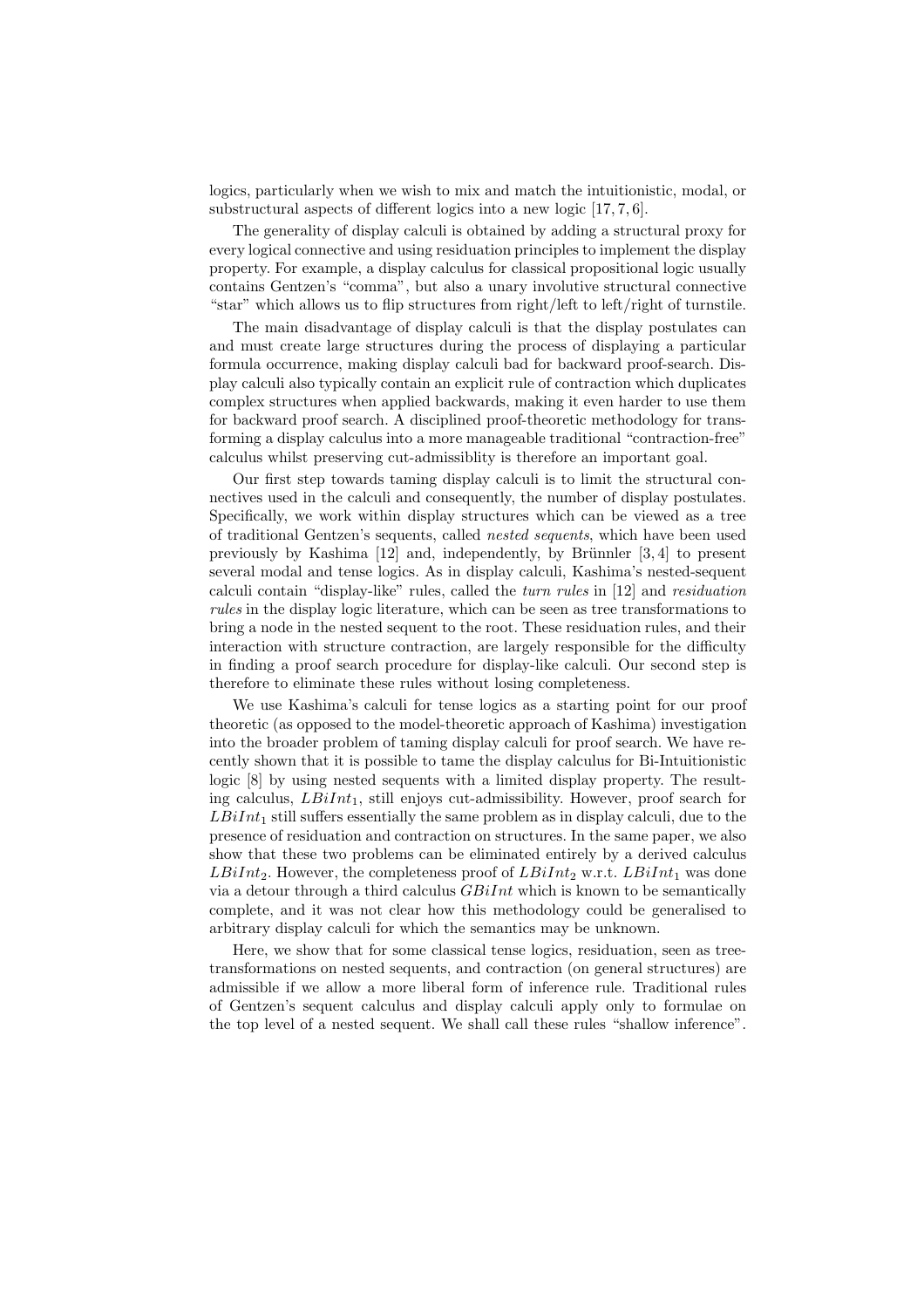Residuation and contraction become admissible once we allow *deep inference*, the ability to apply inference rules at any depth in a nested sequent.

The choice of classical tense logics as a case study is convenient because nested sequent calculi for these logics have already been given by Kashima [12]. But as we have noted earlier, Kashima's work is semantic based as there is no syntactic cut elimination procedure in his work. Thus our work is the first which shows direct syntactic cut elimination for a nested-sequent calculus for tense logic, and also the first which establishes a direct correspondence between proofs in a display-like calculus (with explicit residuation rules) and proofs in a contraction-free deep-inference calculus (with no explicit residuation rules).

We begin with Kashima's first system SKt which contains structural connectives (proxies) for  $\Diamond$  and  $\blacklozenge$  and contains explicit "turn" rules to capture the residuation conditions that hold between them. Kashima shows that SKt is sound with respect to the Kripke semantics for tense logic, but he does not prove cut-admissibility for this system. He instead gives another calculus S2Kt which allows rules to be applied at arbitrary depth, and shows that a sequent has a cut-free proof in SKt if it has a cut-free proof in S2Kt. In a second step, he shows that S2Kt minus cut is complete w.r.t. the Kripke semantics of tense logic, which together imply the completeness of SKt minus cut.

We first replace formula contraction with general contraction in Kashima's SKt, show that the resulting calculus enjoys a display property, and show that it also has cut-admissibility using an argument which is very similar to Belnap's cut-admissibility proof for display calculi. We then show that Kashima's S2Kt minus cut (in the form of our  $\mathbf{D}$ Kt) can be made contraction-free and that the display postulates of  $SKt$  are admissible in  $DKt$ , meaning that  $DKt$ can faithfully mimic cut-free  $S$ Kt. We also show that  $S$ Kt can mimic  $D$ Kt by showing that all of the rules of  $\bf DKt$  are actually derivable in  $\bf SKt$  using the display property of SKt. We then show how to extend all these basic calculi to handle tense S4 and S5, but we are still not able to give a systematic method for converting the SKt-based calculi into the DKt-based calculi. Finally, we give a simple proof search strategy for  $\mathbf{D}$ Kt, as well as show how to add histories a là Heuerding to DS4 for terminating proof search in the tense logic Kt.S4.

Due to space limit, most proofs are omitted, but they can be found in an extended version of the paper.

### 2 Tense Logic

To simplify presentation, we shall consider formulae of tense logic Kt which are in negation normal form (nnf), given by the following grammar:

$$
A := a \mid \neg a \mid A \lor A \mid A \land A \mid \Box A \mid \blacksquare A \mid \Diamond A \mid \blacklozenge A.
$$

where a ranges over atomic formulae and  $\neg a$  is the negation of a. We shall denote with  $\overline{A}$  the nnf of the negation of A. Implication can then be defined via negation:  $A \rightarrow B = \overline{A} \vee B$ . The axioms of minimal tense logic Kt are all the axioms of propositional logic, plus the following in their nnf form: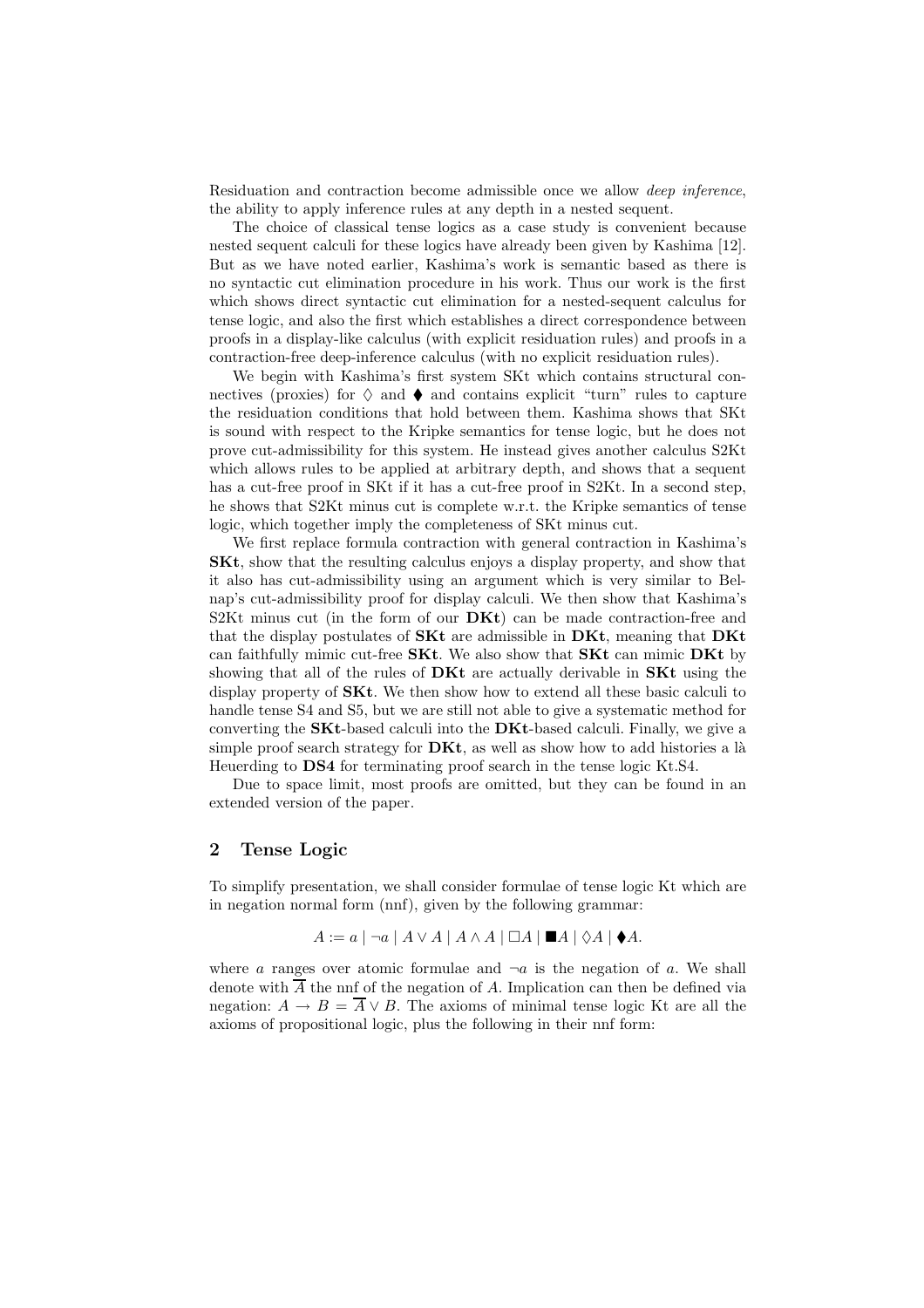| $w \Vdash \neg A$ iff $w \not\Vdash A$                                                                                                 |                                                         |
|----------------------------------------------------------------------------------------------------------------------------------------|---------------------------------------------------------|
| $w \Vdash A \vee B$ iff $w \Vdash A$ or $w \Vdash B$                                                                                   | $w \Vdash A \wedge B$ iff $w \Vdash A$ and $w \Vdash B$ |
| $w \Vdash \Box A$ iff $\forall u$ , if wRu then $u \Vdash A$ $w \Vdash \Diamond A$ iff $\exists u \ldotp wRu$ and $u \Vdash A$         |                                                         |
| $w \Vdash \blacksquare A$ iff $\forall u$ , if uRw then $u \Vdash A$ $w \Vdash \blacklozenge A$ iff $\exists u u R w$ and $u \Vdash A$ |                                                         |

Fig. 1. Forcing of formulae

1.  $A \to \Box \blacklozenge A = \overline{A} \vee \Box \blacklozenge A$ 2.  $A \to \blacksquare \Diamond A = \overline{A} \vee \blacksquare \Diamond A$ 3.  $\square(A \to B) \to (\square A \to \square B) = \Diamond(A \wedge \overline{B}) \vee \Diamond \overline{A} \vee \square B$ 4.  $\blacksquare(A \to B) \to (\blacksquare A \to \blacksquare B) = \blacklozenge (A \land \overline{B}) \lor \blacklozenge \overline{A} \lor \blacksquare B.$ 

The theorems of Kt are those that are generated from the above axioms and their substitution instances using the following rules:

$$
\begin{array}{ccccc}\nA & \overline{A} \vee B & MP & \overline{A} & Nec \square & \overline{A} & Nec \blacksquare \\
\hline\nB & & \square A & Nec \square & \overline{A} & Nec \blacksquare\n\end{array}
$$

A Kt-frame is a pair  $\langle W, R \rangle$ , with W a non-empty set (of worlds) and  $R \subseteq$  $W \times W$ . A Kt-model is a triple  $\langle W, R, V \rangle$ , with  $\langle W, R \rangle$  a Kt frame and V :  $Atm \rightarrow 2^W$  a valuation mapping each atom to the set of worlds where it is true.

For a world  $w \in W$  and an atom  $a \in Atm$ , if  $w \in V(a)$  then we write  $w \Vdash a$ and say a is forced at w; otherwise we write  $w \not\vdash a$  and say a is rejected at w. Forcing and rejection of compound formulae is defined by mutual recursion in Figure 1. A Kt-formula  $\tilde{A}$  is valid iff it is forced by all worlds in all models, i.e. iff  $w \Vdash A$  for all  $\langle W, R, V \rangle$  and for all  $w \in W$ .

### 3 System SKt: a "shallow" calculus

We consider a right-sided proof system for tense logic where the syntactic judgment is a tree of multisets of formulae, called a *nested sequent*. Nested sequents have been used previously in proof systems for modal and tense logics [12, 3].

Definition 1. A nested sequent is a multiset

$$
\{A_1,\ldots,A_k,\circ\{\Gamma_1\},\ldots,\circ\{\Gamma_m\},\bullet\{\Delta_1\},\ldots,\bullet\{\Delta_n\}\}\
$$

where  $k, m, n \geq 0$ , and each  $\Gamma_i$  and each  $\Delta_j$  are themselves nested sequents.

We shall use the following notational conventions when writing nested sequents. We shall remove outermost braces, e.g., we write  $A, B, C$  instead of  $\{A, B, C\}$ . Braces for sequents nested inside  $\circ$ {} or  $\bullet$ {} are also removed, e.g., instead of writing ∘{{ $A, B, C$ }, we write ∘{ $A, B, C$ }. When we juxtapose two sequents, e.g., as in  $\Gamma$ ,  $\Delta$ , we mean it is a sequent resulting from the multiset-union of  $\Gamma$ and  $\Delta$ . When  $\Delta$  is a singleton multiset, e.g.,  $\{A\}$  or  $\{\circ\{\Delta'\}\}\,$ , we simply write:  $\Gamma$ , A or  $\Gamma$ ,  $\circ$ { $\Delta'$ }. Since we shall only be concerned with nested sequents, we shall refer to nested sequents simply as sequents in the rest of the paper.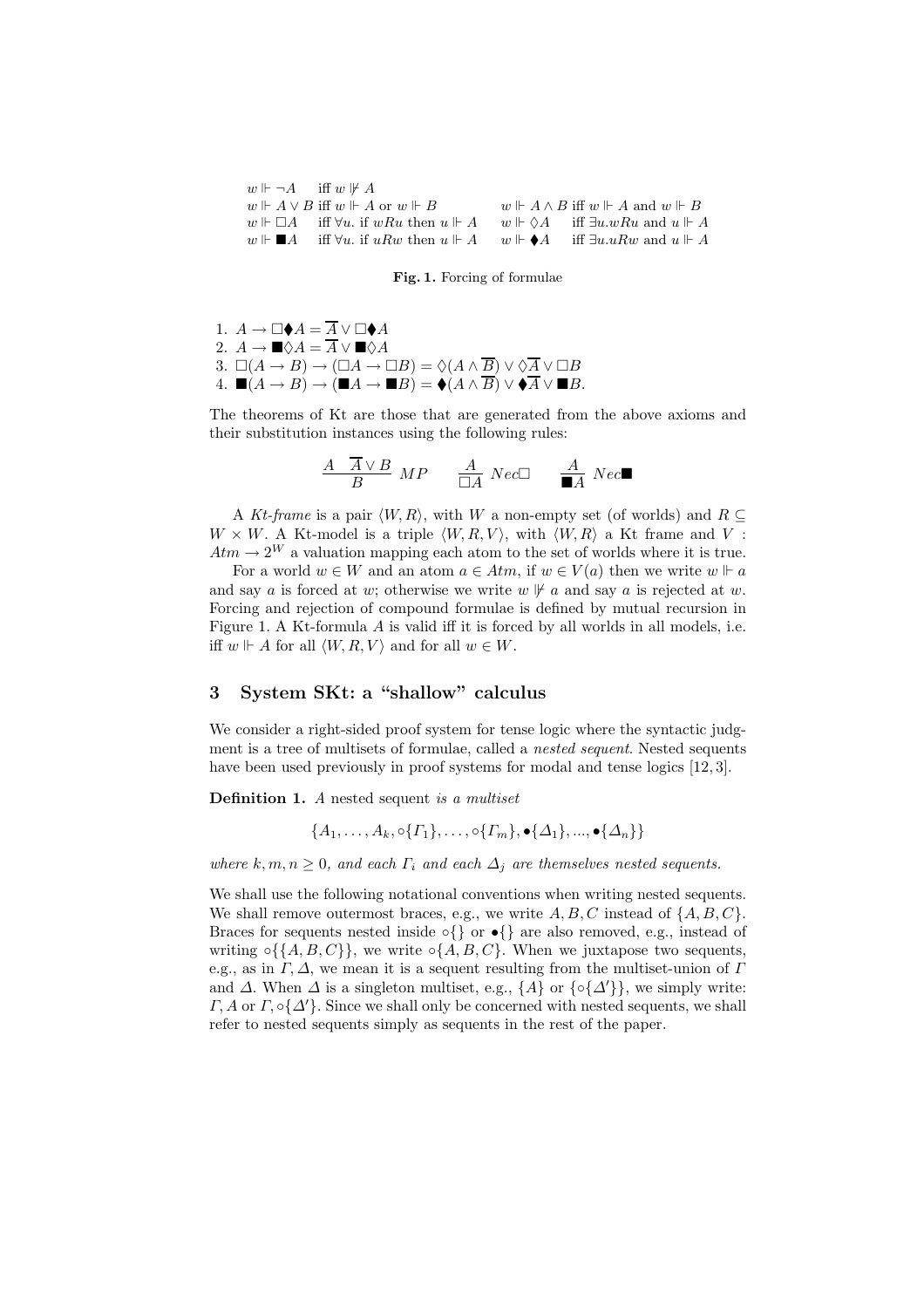$$
\frac{\Gamma, A, \overline{A}}{\Gamma, a, \overline{a}} \text{ id} \quad \frac{\Gamma, A \quad \Delta, \overline{A}}{\Gamma, \Delta} \text{ cut} \quad \frac{\Gamma, A \quad \Gamma, B}{\Gamma, A \land B} \land \quad \frac{\Gamma, A, B}{\Gamma, A \lor B} \lor
$$
\n
$$
\frac{\Gamma, \Delta, \Delta}{\Gamma, \Delta} \text{ ctr} \quad \frac{\Gamma}{\Gamma, \Delta} \text{ wk} \quad \frac{\Gamma, \circ \{\Delta\}}{\bullet \{\Gamma\}, \Delta} \text{ rf} \quad \frac{\Gamma, \bullet \{\Delta\}}{\circ \{\Gamma\}, \Delta} \text{ rp}
$$
\n
$$
\frac{\Gamma, \bullet \{\Delta\}}{\Gamma, \blacksquare A} \blacksquare \quad \frac{\Gamma, \circ \{\Delta, A\}}{\Gamma, \square A} \square \quad \frac{\Gamma, \bullet \{\Delta, A\}}{\Gamma, \bullet \{\Delta\}, \bullet A} \blacklozenge \quad \frac{\Gamma, \circ \{\Delta, A\}}{\Gamma, \circ \{\Delta\}, \Diamond A} \Diamond
$$

Fig. 2. System SKt

The above definition of sequents can also be seen as a special case of structures in display calculi, e.g., with ',' (comma),  $\bullet$  and  $\circ$  as structural connectives.

A context is a sequent with holes in place of formulae. A context with a single hole is written as Σ[]. Multiple-hole contexts are written as Σ[] · · · [], or abbreviated as  $\Sigma^k$ ] where k is the number of holes. We write  $\Sigma^k[\Delta]$  to denote the sequent that results from filling the holes in  $\Sigma^k$ ] uniformly with  $\Delta$ .

The shallow proof system for Kt, called SKt, is given in Figure 2. This is basically Kashima's system (also called  $SKt$ ) [12], but with a more general contraction rule  $(ctr)$ , which allows contraction of arbitrary sequents. The modal fragment of  $SKt$  was also developed independently by Brünnler [3]. The general contraction rule is used to simplify our cut elimination proof, and as we shall see in Section 4, it can be replaced by formula contraction. System SKt can also be seen as a single-sided version of display calculus. The rules  $rp$  and  $rf$  are called the *residuation rules*. They are an example of *display postulates* commonly found in display calculus, and are used to bring a node in a nested sequent to the top level. The following is an analog of the display property of display calculus.

**Proposition 1.** Let  $\Sigma[\Delta]$  be a sequent. Then there exists a sequent  $\Gamma$  such that  $\Sigma[\Delta]$  is derivable from  $\Delta, \Gamma$  and vice versa, using only the rules rp and rf.

Soundness and completeness. To prove soundness, we first show that each sequent has a corresponding Kt-formula, and then show that the rules of  $SKt$ , reading them top down, preserves validity of the formula corresponding to the premise sequent. Completeness is shown by simulating Hilbert's system for tense logic in  $\mathbf{S}$ Kt. The translation from sequents to formulae are given below. In the translation, we assume two logical constants  $\perp$  ('false') and  $\perp$  ('true'). This is just a notational convenience, as the constants can be defined in a standard way, e.g., as  $a \wedge \bar{a}$  and  $a \vee \bar{a}$  for some fixed atomic proposition a. As usual, the empty disjunction denotes ⊥ and the empty conjunction denotes ⊤.

Definition 2. The function  $\tau$  translates an SKt-sequent

 ${A_1, \ldots, A_k, \circ \{\Gamma_1\}, \ldots, \circ \{\Gamma_m\}, \bullet \{\Delta_1\}, \ldots, \bullet \{\Delta_n\}\}$ 

into the Kt-formula (modulo associativity and commutativity of  $\vee$  and  $\wedge$ ):

$$
A_1 \vee \cdots \vee A_k \vee \Box \tau(\Gamma_1) \vee \cdots \vee \Box \tau(\Gamma_m) \vee \blacksquare \tau(\Delta_1) \vee \cdots \vee \blacksquare \tau(\Delta_n).
$$

**Theorem 1.** A Kt-formula A is valid iff A is  $SKt$ -derivable.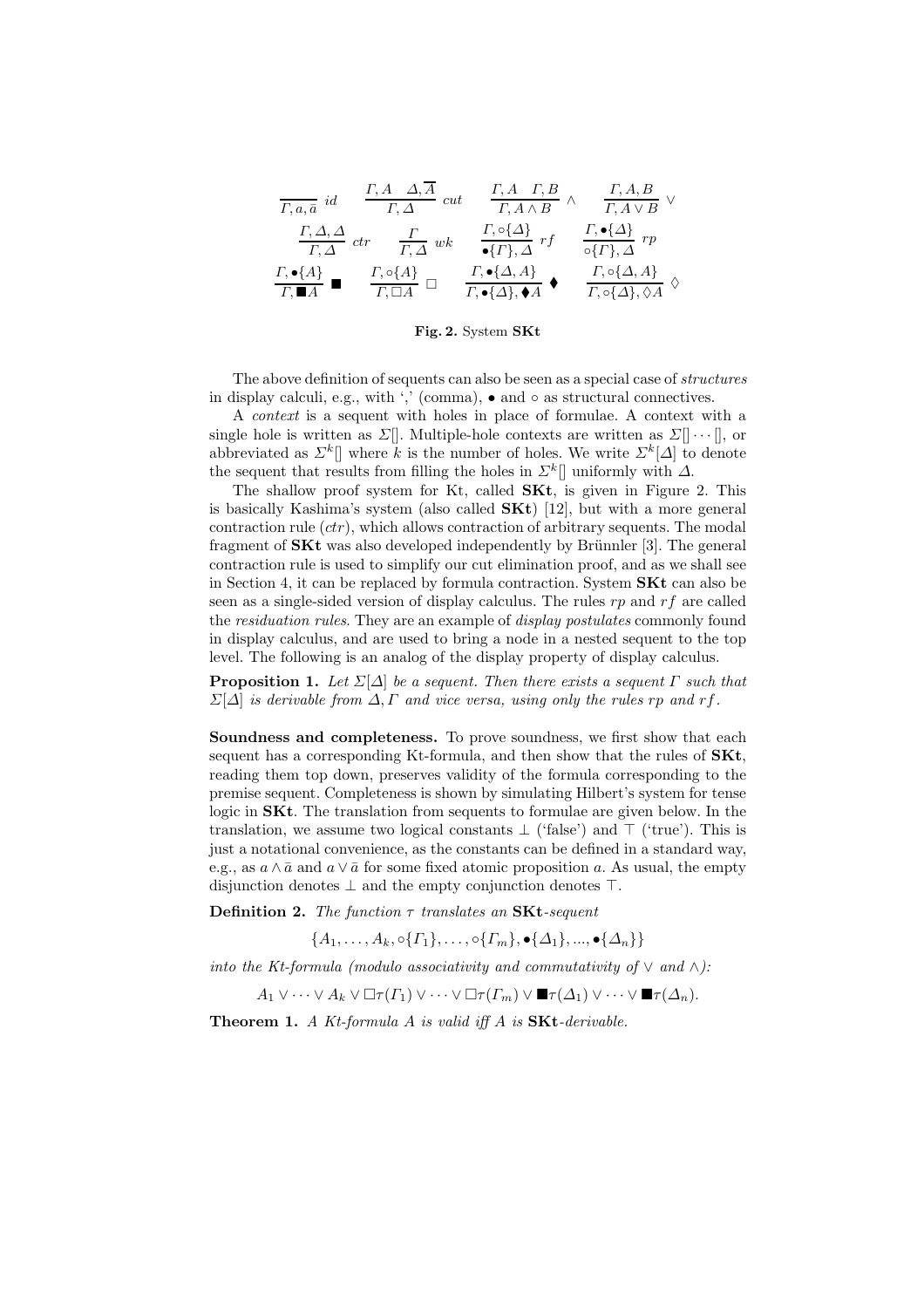$$
\begin{array}{cccc}\n & \vdots & \vdots & \vdots & \vdots \\
\frac{\partial \{T'\}, A_1 \quad \partial \{T'\}, A_2}{\partial \{T\}, A_1 \land A_2} & \wedge & \frac{\overline{A}_1, \overline{A}_2, \bullet \{\Delta'\}}{\overline{A}_1 \lor \overline{A}_2, \bullet \{\Delta'\}} \\
\frac{\partial \{T'\}, A_1 \land A_2}{\partial \{T\}, A_1 \land A_2\}} & r & \frac{\overline{A}_1 \lor \overline{A}_2, \bullet \{\Delta'\}}{\partial \{A_1 \lor \overline{A}_2\}, \Delta'} & r & r \\
\frac{\partial \{T\}, A}{\partial \{T\}, \bullet \{\Delta\}} & r & \vdots & \vdots & \vdots \\
\frac{\partial \{T\}, \bullet \{\Delta\}}{\partial \{T\}, \bullet \{\Delta\}} & cr & r & \bullet \{\overline{A}_1 \land A_2\} & \bullet \{\overline{A}_1 \lor \overline{A}_2\}, \Delta \\
 & & & & (1) & & (2) & (3)\n\end{array}
$$

$$
\frac{\circ {\circ} {\circ} \{r'\}, A_2 \overline{A}_1, \overline{A}_2, \bullet \{\Delta'\}}{\circ \{r'\}, \bullet \{\Delta\}} \text{ cut}
$$
\n
$$
\frac{\circ {\{r'\}, A_2 \overline{A}_1, \overline{A}_2, \bullet \{\Delta'\}}}{r'}
$$
\n
$$
\frac{\circ \{r'\}, \bullet \{\Delta'\}}{r', \bullet \{\bullet \{\Delta\}\}} \text{ rt}
$$
\n
$$
\frac{\circ \{r'\}, \circ \{r'\}, \bullet \{\Delta'\}}{\circ \{\sigma\'} \}, \Delta'}
$$
\n
$$
\vdots
$$
\n
$$
\frac{\Gamma, \bullet \{\bullet \{\Delta\}\}}{\circ \{\Gamma\}, \bullet \{\Delta\}} \text{ rp}
$$
\n
$$
\vdots
$$
\n
$$
\frac{\Gamma, \bullet \{\bullet \{\Delta\}\}}{\circ \{\Gamma\}, \bullet \{\Delta\}} \text{ rp}
$$
\n
$$
\vdots
$$
\n
$$
\circ {\circ} {\circ} {\circ} \{r'\}, \Delta'
$$
\n
$$
\vdots
$$
\n
$$
\circ {\circ} {\circ} {\circ} \{r'\}, \Delta
$$
\n
$$
\tag{4}
$$

.

Fig. 3. Some derivations in SKt.

Cut elimination The main difficulty in proving cut elimination for SKt is in finding the right cut reduction for some cases involving the rules  $rp$  and  $rf$ . For instance, consider the derivation (1) in Figure 3. It is not obvious that there is a cut reduction strategy that works locally without generalizing the cut rule to, e.g., one which allows cut on any sub-sequent in a sequent. Instead, we shall follow a global cut reduction strategy similar to that used in cut elimination for display logics. The idea is that, instead of permuting the cut rule locally, we trace the cut formula A (in  $\Pi_1$ ) and  $\overline{A}$  (in  $\Pi_2$ ), until they both become principal in their respective proofs, and then apply the cut rule(s) at that point on smaller formulae. Schematically, our simple strategy can be illustrated as follows: Suppose that  $\Pi_1$  and  $\Pi_2$  are, respectively, derivation (2) and (3) in Figure 3, that  $A = A_1 \wedge A_2$  and there is a single instance in each proof where the cut formula is used. To reduce the cut on A, we first transform  $\Pi_1$  by uniformly substituting  $\bullet$ { $\Delta$ } for A in  $\Pi$ <sub>1</sub> (see derivation (4) in Figure 3). We then prove the open leaf  $\{ \circ {\sigma} \{ \Gamma' \}, \Delta \}$  by uniformly substituting  $\circ {\Gamma'} \}$  for A in  $\Pi_2$  (see derivation (5) in Figure 3). Notice that the cuts on  $A_1$  and  $A_2$  introduced in the proof above are on smaller formulae than A.

The above simplified explanation implicitly assumes that a uniform substitution of a formula (or formulae) in a proof results in a well-formed proof, and that the cut formulae are not contracted. The precise statement of the proof substitution idea becomes more involved once these aspects are taken into ac-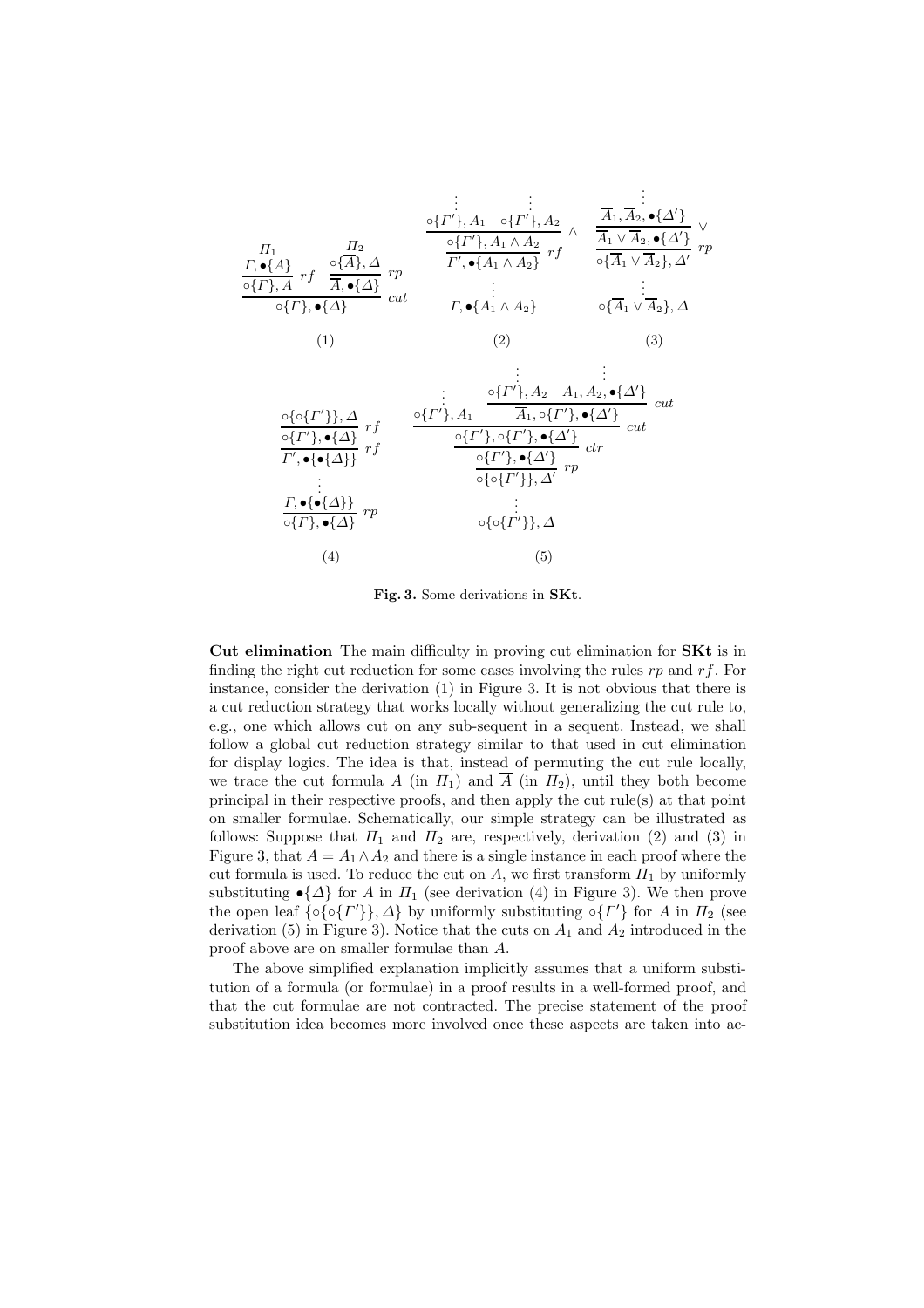count. The formal statement is given in the lemma below. We use the notation  $\vdash_S \Gamma$  to denote that the sequent  $\Gamma$  is provable in the proof system S. We write  $\vdash_S \Pi : \Gamma$  when we want to be explicit about the particular proof  $\Pi$  of  $\Gamma$ . The cut rank of an instance of cut is defined as usual, as the size of the cut formula. The cut rank of a proof  $\Pi$ , denoted with  $cr(\Pi)$ , is the largest cut rank of the cut instances in  $\Pi$  (or zero, if there are no cuts in  $\Pi$ ). Given a formula A, we denote with |A| its size. Given a proof  $\Pi$ , we denote with  $|\Pi|$  its height, i.e., the length of a longest branch in the proof tree of  $\Pi$ .

**Lemma 1.** Let A be a non-atomic formula. Suppose  $\vdash_{\mathbf{SKt}} \Pi_1 : \Delta, \overline{A}$  and  $\vdash_{\mathbf{SKt}}$  $\Pi_2$ :  $\Sigma^k[A]$ , for some  $k \geq 1$ , and the cut ranks of  $\Pi_1$  and  $\Pi_2$  are smaller than |A|. Then there exists a proof  $\Pi$  such that  $\vdash_{\mathbf{SKt}} \Pi : \Sigma^k[\Delta]$  and  $cr(\Pi) < |A|$ .

Theorem 2. Cut elimination holds for SKt.

### 4 System DKt: a contraction-free deep-sequent calculus

We now consider another sequent system which uses *deep inference*, where rules can be applied directly to any node within a nested sequent. We call this system DKt, and give its inference rules in Figure 4. Note that there are no structural rules in DKt, and the contraction rule is absorbed into the logical rules. Notice that, reading the logical rules bottom up, we keep the principal formulae in the premise. This is actually not necessary for some rules (e.g.,  $\blacksquare$ ,  $\wedge$ , etc.), but this form of rule allows for a better accounting of formulae in our saturation-based proof search procedure (see Section 6).

The following intuitive observation about DKt rules will be useful later: Rules in DKt are characterized by propagations of formulae across different nodes in a nested sequent tree. The shape of the tree is not affected by these propagations, and the only change that can occur to the tree is the creation of new nodes (via the introduction rules  $\blacksquare$  and  $\square$ ).

System DKt corresponds to Kashima's  $S2Kt$  [12], but with the contraction rule absorbed into the logical rules. Kashima shows that **DKt** proofs can be encoded into  $SKt$ , essentially due to the display property of  $SKt$  (Proposition 1) which allows displaying and undisplaying of any node within a nested sequent. Kashima also shows that **DKt** is complete for tense logic, via semantic arguments. We prove a stronger result: every cut-free SKt-proof can be transformed into a DKt-proof, hence DKt is complete and cut is admissible in DKt.

To translate cut-free SKt-proofs into DKt-proofs, we show that all structural rules of SKt are height-preserving admissible in DKt, as stated next.

Lemma 2 (Admissibility of weakening). Suppose  $\vdash_{\mathbf{DKt}} \Pi : \Sigma[\Gamma]$ . Then for every  $\Delta$ , there exists  $\Pi'$  such that  $\vdash_{\mathbf{DKt}} \Pi' : \Sigma[\Gamma, \Delta]$  and  $|\Pi'| \leq |\Pi|$ .

The proofs for the following lemmas that concern structural rules that change the shape of the tree of a nested sequent share similarities. That is, the only interesting cases in the proofs are those that concern propagation of formulae across different nodes in a nested sequent. We show here an interesting case in the proof for the admissibility of display postulates.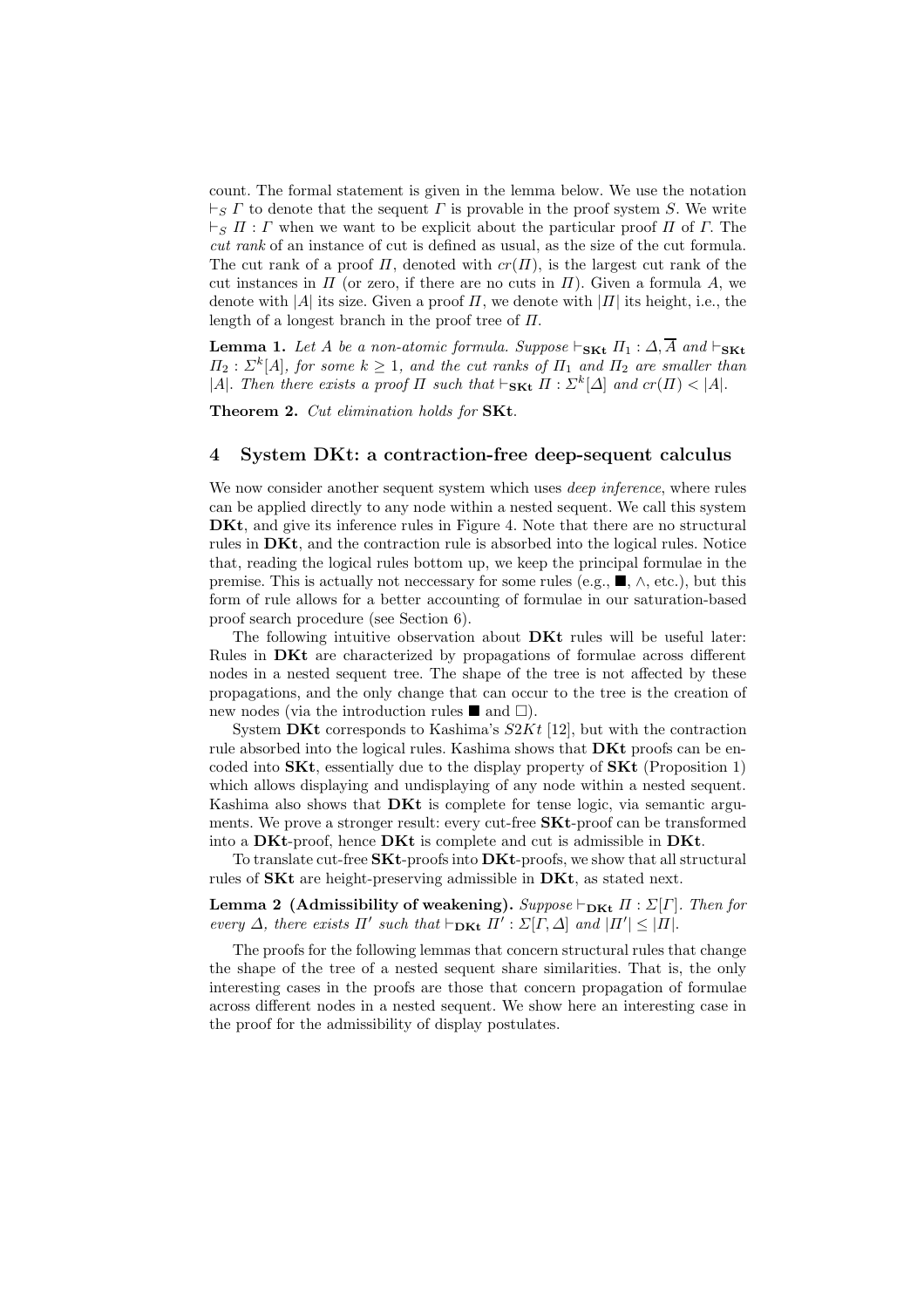$$
\frac{\Sigma[a,\bar{a}]}{\Sigma[a,\bar{a}]} \stackrel{id}{d} = \frac{\Sigma[A \wedge B, A] - \Sigma[A \wedge B, B]}{\Sigma[A \wedge B]} \wedge \frac{\Sigma[A \vee B, A, B]}{\Sigma[A \vee B]} \vee \n\frac{\Sigma[\blacksquare A, \bullet \{A\}]}{\Sigma[\blacksquare A]} = \frac{\Sigma[\bullet \{\Delta, A\}, \blacklozenge A]}{\Sigma[\bullet \{\Delta\}, \blacklozenge A]} \quad \blacklozenge_1
$$
\n
$$
\frac{\Sigma[\circ \{\Delta, A\}, \lozenge A]}{\Sigma[\circ \{\Delta\}, \blacklozenge A]} \cup \frac{\Sigma[\circ \{\Delta, A\}, \lozenge A]}{\Sigma[\circ \{\Delta, \lozenge A\}, A]} \quad \vartriangleq \frac{\Sigma[\bullet \{\Delta, \lozenge A\}, A]}{\Sigma[\bullet \{\Delta, \lozenge A\}]} \quad \lozenge_2
$$

Fig. 4. A contraction-free deep-sequent system

Lemma 3 (Admissibility of display postulates). If  $\vdash_{\mathbf{DKt}} \Pi : \Gamma, \bullet \{\Delta\}$  then there exists  $\Pi'$  such that  $\vdash_{\mathbf{DKt}} \Pi': \circ \{\Gamma\}, \Delta$  and  $|\Pi'| \leq |\Pi|$ .

*Proof.* By induction on  $|II|$ . The non-trivial cases are when there is an exchange of formulae between  $\Gamma$  and  $\Delta$ . One example is when  $\Pi$  is as shown below left. Then  $\Pi'$  is as shown below right where  $\Pi'_1$  is obtained from induction hypothesis:

$$
\begin{array}{ccc}\nH_1 & H'_1 \\
\frac{\Gamma', \blacklozenge A, \blacktriangleright \{A, \Delta\}}{\Gamma', \blacklozenge A, \blacktriangleright \{A\}} & \blacktriangleright_1 & \frac{\circ \{ \Gamma', \blacklozenge A \}, A, \Delta}{\circ \{ \Gamma', \blacklozenge A \}, \Delta} & \blacktriangleright_2\n\end{array}
$$

Lemma 4 (Admissibility of display postulates). If  $\vdash_{\mathbf{DKt}} \Pi : \Gamma, \circ \{\Delta\}$  then there exists  $\Pi'$  such that  $\vdash_{\mathbf{DKt}} \Pi': \bullet \{\Gamma\}, \Delta$  such that  $|\Pi'| \leq |\Pi|$ .

Lemma 5 (Admissibility of contraction). If  $\vdash_{\mathbf{DKt}} \Pi : \Sigma[\Delta, \Delta]$  then there exists  $\Pi'$  such that  $\vdash_{\mathbf{DKt}} \Pi' : \Sigma[\Delta]$  and  $|\Pi'| \leq |\Pi|$ .

**Theorem 3.** For every sequent  $\Gamma$ ,  $\vdash_{\mathbf{S}\mathbf{Kt}} \Gamma$  if and only if  $\vdash_{\mathbf{D}\mathbf{Kt}} \Gamma$ .

A consequence of Theorem 3 is that the general contraction rule in SKt can be replaced by formula contraction. This can be proved as follows: take a cut-free proof in  $SKt$ , translate it to  $DKt$  and then translate it back to  $SKt$ . Since general contraction is admissible in DKt, and since the translation from DKt to SKt does not use general contraction (only formula contraction), we can effectively replace the general contraction in SKt with formula contraction.

An interesting feature of **DKt** is that in a proof of a sequent, the 'color' of a (formula or structural) connective does not change when moving from premise to conclusion or vice versa. Let us call a formula (a sequent, a rule) purely modal if it contains no black connectives. It is easy to see that if a purely modal formula (sequent) is provable in DKt, then it is provable using only purely modal rules. Let  $DK = \{id, \wedge, \vee, \Box, \Diamond_1\}$ , i.e., it is the set of purely modal rules of DKt. The above observation leads to the following "separation" result:

**Theorem 4.** For every modal formula  $\varphi$ ,  $\vdash_{\mathbf{DK}} \varphi$  iff  $\varphi$  is a theorem of K.

This completeness result for  $DK$  is known from [3]; what we show here is how it can be derived as a consequence of completeness of DKt.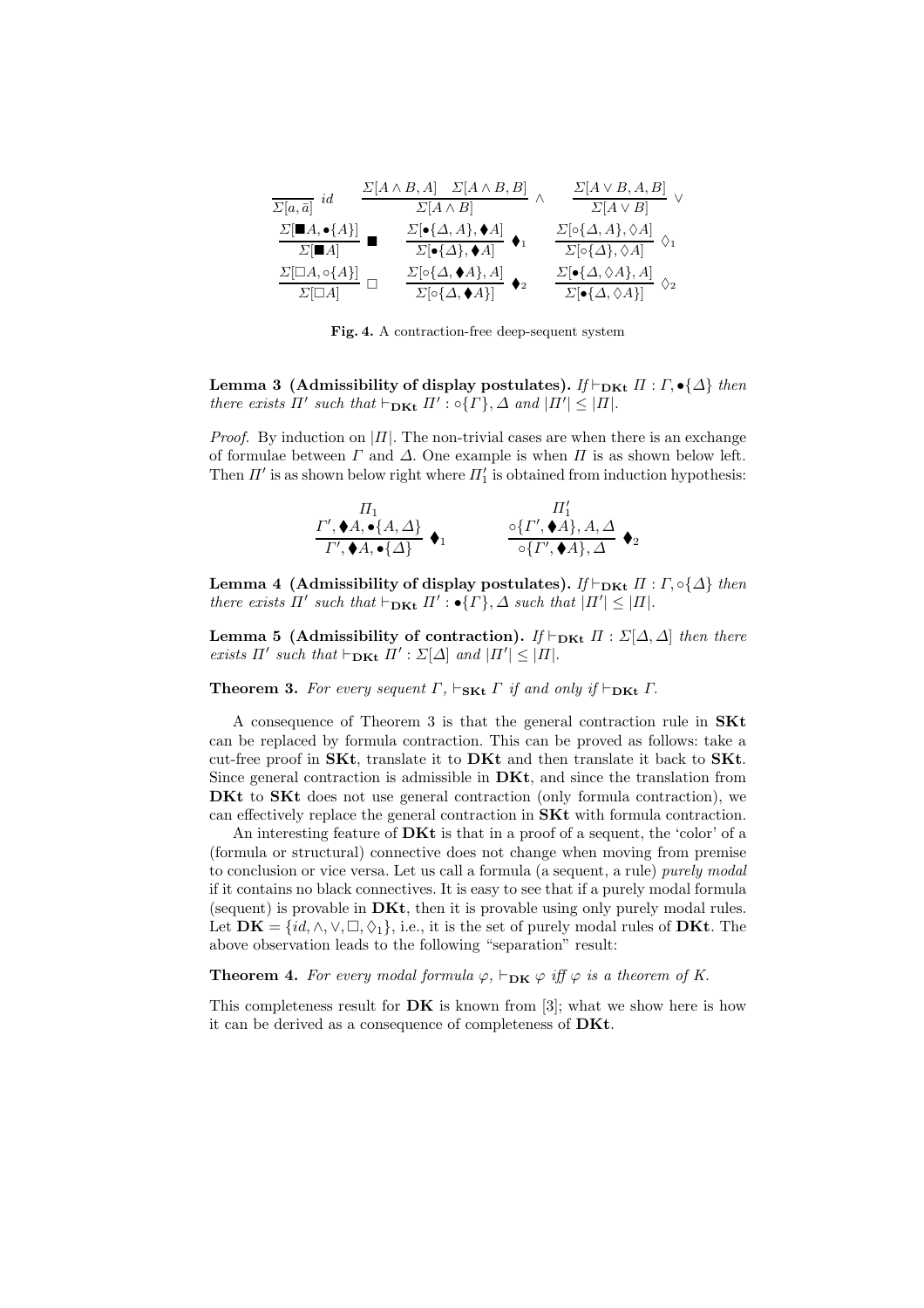$$
\frac{\Sigma[\blacklozenge A, A]}{\Sigma[\blacklozenge A]} T_a \qquad \frac{\Sigma[\blacklozenge A, \blacklozenge \{\blacklozenge A, \Delta\}]}{\Sigma[\blacklozenge A, \blacklozenge \{\Delta, \blacklozenge \{\Delta\}\}]} 4_a \qquad \frac{\Sigma[\lozenge A, \lozenge \{\Diamond A, \Delta\}]}{\Sigma[\lozenge A, \lozenge \{\Delta\}]} 4_c
$$
\n
$$
\frac{\Sigma[\lozenge A, A]}{\Sigma[\lozenge A, \blacklozenge A], \blacklozenge A]} T_b \qquad \frac{\Sigma[\lozenge \{\Delta, \blacklozenge A\}, \blacklozenge A]}{\Sigma[\lozenge \{\Delta, \blacklozenge A\}]} 4_b \qquad \frac{\Sigma[\blacklozenge \{\Delta, \lozenge A\}, \lozenge A]}{\Sigma[\blacklozenge \{\Delta, \lozenge A\}]} 4_d
$$

Fig. 5. Additional propagation rules for DS4

## 5 Proof systems for some extensions of tense logic

We now consider extensions of tense logic with some modal axioms. We show that, for each extension, there is a shallow system that modularly extends SKt for which cut elimination holds. By modular extension we mean that the rules of the extended systems are the rules of SKt plus some structural rules that are derived directly from the modal axioms. We then show that for each extension, there is also a corresponding deep-inference system which is equivalent to the shallow one. Again, as with  $\mathbf{D} \mathbf{K} t$ , the rules for the deep system are characterized by propagations of formulae across different nodes in the nested sequents. However, the design of the rules for the deep system is not as modular as its shallow counterpart, since it needs to take into account the closure of the axioms.

Cut elimination holds for all the extensions discussed in the following. Their proofs are omitted as they are a straightforward adaptation of the cut elimination proof for SKt. This is because the proof substitution technique used for cut elimination in SKt relies on rule applications being invariant under formula substitution. More precisely, all the additional structural rules that we shall consider have the following property: If there is an instance of a structural rule  $\rho$  (below left) then instantiating the occurrences of A in the multi-context  $\Sigma_1$ and  $\Sigma_2$  with any structure  $\Delta$  yields a valid instance of  $\rho$  (below right):

$$
\frac{\Sigma_2^k[A]}{\Sigma_1^k[A]} \rho \qquad \qquad \frac{\Sigma_2^k[\Delta]}{\Sigma_1^k[\Delta]} \rho.
$$

Hence the proof substitution technique for cut elimination goes through essentially unchanged for the extended logic. This property of the structural rules is similar to Belnap's condition (C6) for cut elimination for display logics [2].

A primitive axiom is an axiom of the form  $A \rightarrow B$  where both A and B are built using propositional variables,  $\wedge$ ,  $\vee$ ,  $\Diamond$ , and  $\blacklozenge$ . Kracht [13] shows that any extension of tense logic with primitive axioms has a display calculus which enjoys cut elimination. He shows that any such axiom can be turned into a left structural rule. The axioms we consider next are contrapositives of primitive axioms, so Kracht's translation from axioms to structural rules in our formalism gives right structural rules. We illustrate here a few cases of primitive axioms for which one can also get corresponding deep sequent systems.

Modal tense logic S4 Consider an extension of SKt with the following axioms:

 $T : \Box A \to A \qquad \blacksquare A \to A \qquad \quad 4 : \Box A \to \Box \Box A \qquad \blacksquare A \to \blacksquare \blacksquare A.$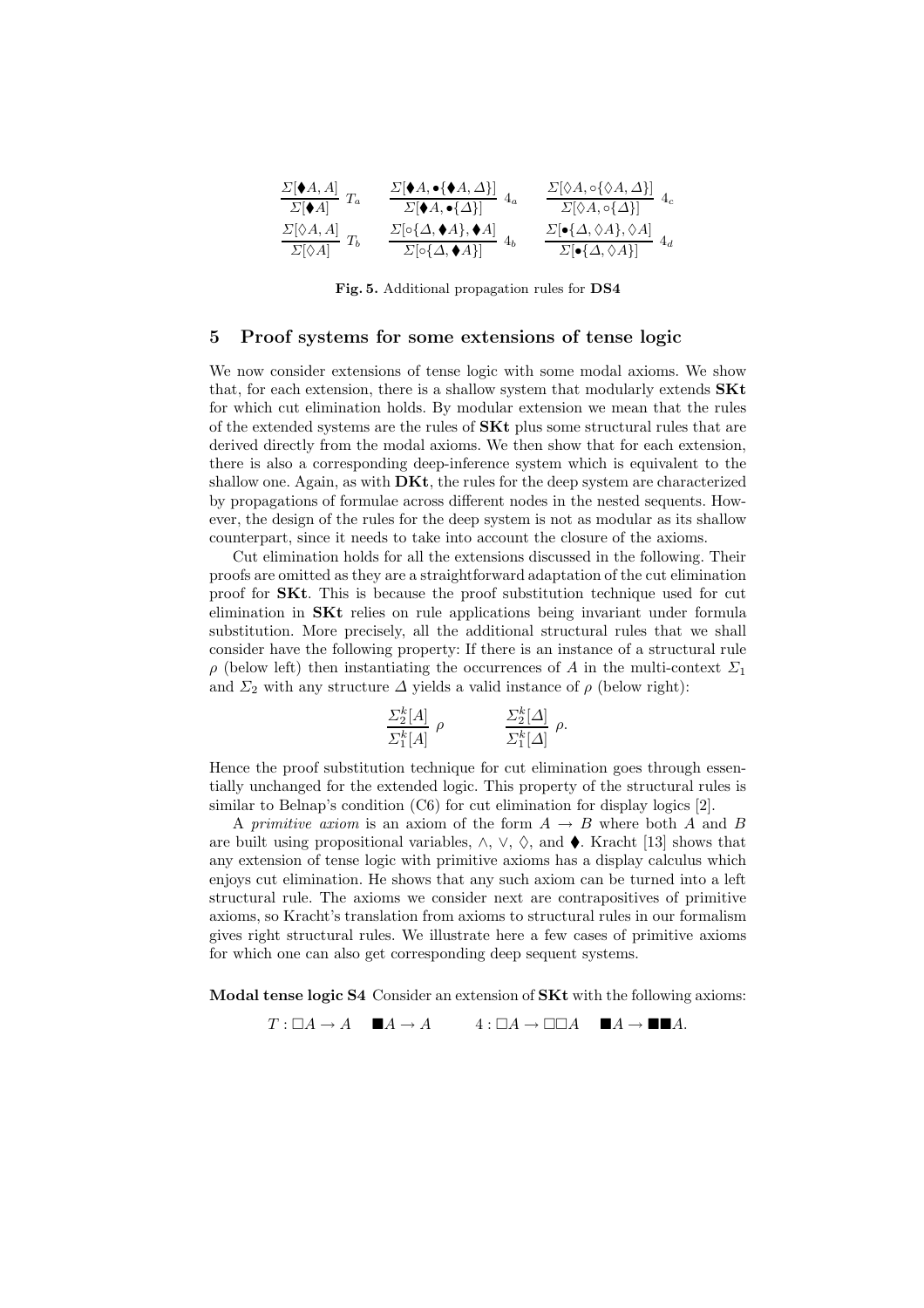| $\frac{\Sigma[\blacklozenge A, \circ\blacklozenge A, \vartriangle\}]}{\Sigma[\blacklozenge A, \circ\{\vartriangle\}]}\,;$ | $\frac{\Sigma[\circ {\Delta, \Diamond A}, \Diamond A]}{\Sigma[\circ {\Delta, \Diamond A}]}$ 5 <sub>b</sub> |
|---------------------------------------------------------------------------------------------------------------------------|------------------------------------------------------------------------------------------------------------|
|                                                                                                                           | $\Sigma[\bullet \{\Delta, \blacklozenge A\}, \blacklozenge A]$                                             |
| $\frac{\Sigma[\Diamond A,\bullet\{\Diamond A,\Delta\}]}{\Sigma[\Diamond A,\bullet\{\Delta\}]}$                            | $\Sigma[\bullet \{\Delta, \blacklozenge A\}]$                                                              |

Fig. 6. Additional propagation rules for DS5

These axioms translate into the following structural rules, whose soundness is immediately derivable from the axioms:

$$
\frac{\Gamma, \bullet \{\Delta\}}{\Gamma, \Delta} T_p \qquad \frac{\Gamma, \circ \{\Delta\}}{\Gamma, \Delta} T_f \qquad \frac{\Gamma, \bullet \{\Delta\}}{\Gamma, \bullet \{\bullet \{\Delta\}\}} 4_p \qquad \frac{\Gamma, \circ \{\Delta\}}{\Gamma, \circ \{\circ \{\Delta\}\}} 4_f
$$

Definition 3 (System SS4). System SS4 is SKt plus  $T_p$ ,  $T_f$ ,  $4_p$  and  $4_f$ .

Theorem 5. Cut elimination holds for SS4.

Definition 4 (System DS4). System DS4 is DKt plus the propagation rules given in Figure 5.

Some of the modal rules of DS4 coincide with Brünnler's rules for  $T$  and  $4$  in [3]. The rules of DS4 can be shown to be derivable in SS4.

Lemma 6. Every rule of DS4 is derivable in SS4.

To prove the equivalence of SS4 and DS4, we need to prove the analogs of Lemma  $2 - 5$ . These are again a straightforward adaptation of the previous proofs, and are omitted here. Additionally, we need to show that the structural rules for the axioms  $T$  and 4 are also admissible in  $DS4$ . The principle behind the proofs of admissibility for these structural rules is again the same; the nontrivial cases we need to consider are those that concern propagation of formulae across structures affected by the structural rules.

**Theorem 6.** For every  $\Gamma$ , we have  $\vdash_{\textbf{SS4}} \Gamma$  if and only if  $\vdash_{\textbf{DS4}} \Gamma$ .

Modal tense logic S5 We can obtain S5 from SS4 by collapsing  $\Box$  and  $\blacksquare$ . That is, the symmetry axiom  $B: A \to \Box \Diamond A$  splits into two axioms given below, which translate straightforwardly into two structural rules.

$$
B1: \blacksquare A \to \square A \qquad \frac{\Gamma, \bullet \{\Delta\}}{\Gamma, \circ \{\Delta\}} B_1 \qquad B2: \square A \to \blacksquare A \qquad \frac{\Gamma, \circ \{\Delta\}}{\Gamma, \bullet \{\Delta\}} B_2
$$

**Definition 5 (System SS5).** System SS5 is SS4 plus the rules  $B_1$  and  $B_2$ .

Theorem 7. Cut elimination holds for SS5.

Definition 6 (System DS5). System DS5 is DS4 plus the propagation rules given in Figure 6.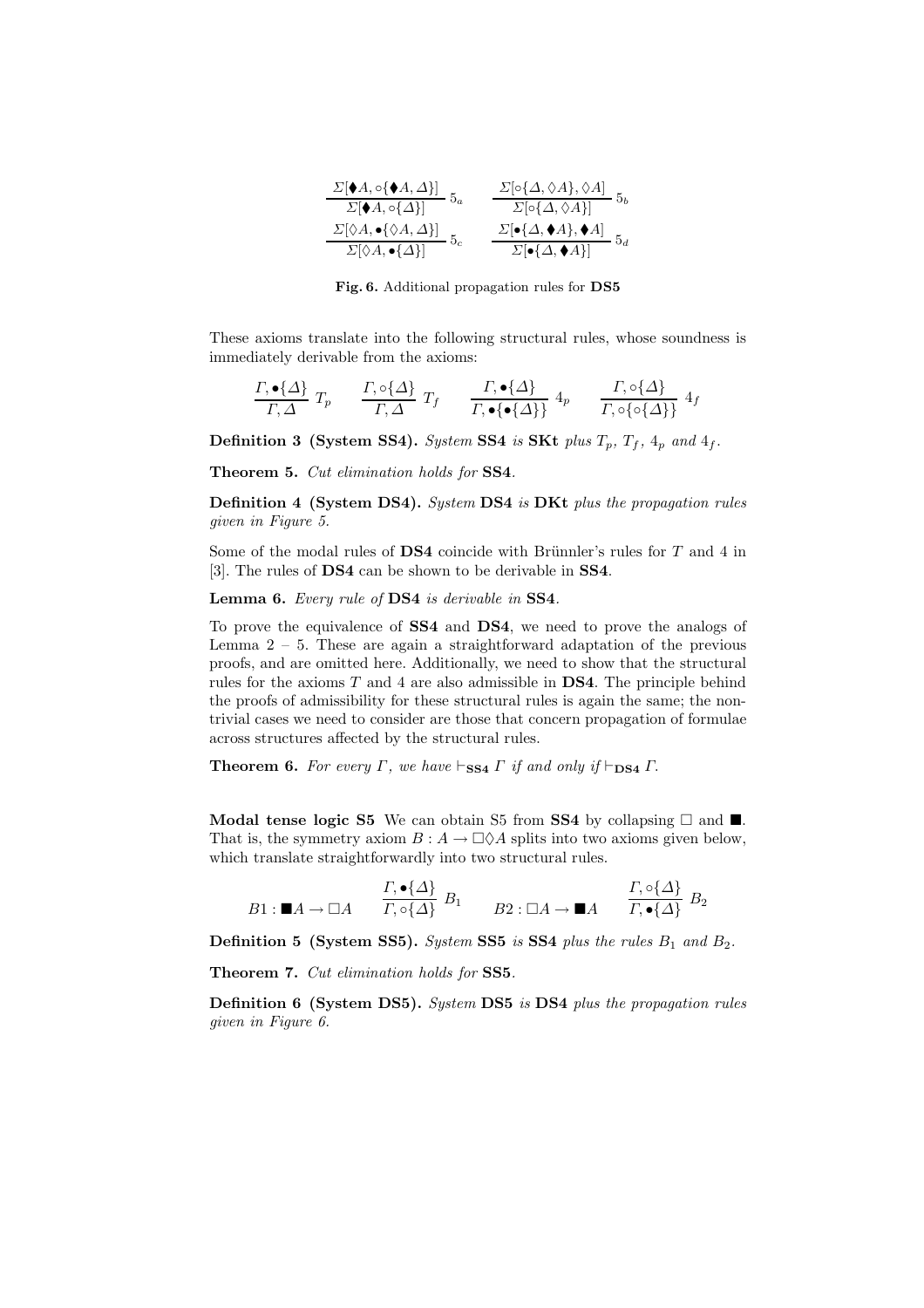Function Prove (Sequent  $\Xi$ ) : Bool

- 1. Let  $T = tree(\Xi)$
- 2. If the *id* rule is applicable to any node in  $T$ , return  $True$
- 3. Else if there is some node  $\Theta \in T$  that is not saturated
	- (a) If  $A \vee B \in \Theta$  and  $A \notin \Theta$  or  $B \notin \Theta$  then let  $\Xi_1$  be the premise of the  $\vee$  rule applied to  $A \vee B \in \Theta$ . Return  $Prove(\Xi_1)$ .
	- (b) If  $A \wedge B \in \Theta$  and  $A \notin \Theta$  and  $B \notin \Theta$  then let  $\Xi_1$  and  $\Xi_2$  be the premises of the  $\land$  rule applied to  $A \land B \in \Theta$ . Return True iff  $Prove(\Xi_1) = True$  and  $Prove(\Xi_2) = True.$
- 4. Else if there is some node  $\Theta \in T$  that is not realised, i.e. some  $B = \Box A$  ( $B = \blacksquare A$ ) is not realised
- (a) Let  $\Xi_1$  be the premise of the  $\Box$  ( $\blacksquare$ ) rule applied to  $B \in \Theta$ . Return  $Prove(\Xi_1)$ . 5. Else if there is some node  $\Theta$  that is not propagated
	- (a) Let  $\rho$  be the rule corresponding to the requirement of Definition 9 that is not met, and let  $\Xi_1$  be the premise of  $\rho$ . Return  $Prove(\Xi_1)$ .
- 6. Else return  $False$

#### Fig. 7. Proof search strategy for DKt

#### Lemma 7. Every rule of DS5 is derivable in SS5.

We can prove the analogs of Lemma  $2 - 5$  and admissibility of the rules corresponding to the axioms of SS4 and structural rules  $B_1$  and  $B_2$ . Note that DS5 captures  $S5 = KT45$  rather than  $S5 = KT4B$ .

**Theorem 8.** For every  $\Gamma$ , we have  $\vdash_{\textbf{SS5}} \Gamma$  if and only if  $\vdash_{\textbf{DS5}} \Gamma$ .

### 6 Proof search

We can devise terminating proof search strategies for our deep sequent calculi. While traditional tableaux methods operate on a single node at a time, our proof search strategies will consider the whole tree. Following Kashima, first we define a mapping from sequents to trees.

A node is a set of formulae. A tree is a node with 0 or more children, where each child is a tree, and each child is labelled as either a ∘-child, or a •-child. Given a sequent  $\mathcal{Z} = \Theta, \circ \{\Gamma_1\}, \cdots, \circ \{\Gamma_n\}, \bullet \{\Delta_1\}, \cdots, \bullet \{\Delta_m\},\$  where  $\Theta$  is a set of formulae and  $n \geq 0$  and  $m \geq 0$ , the tree  $tree(\Xi)$  represented by  $\Xi$  is:



Definition 7. A set of formulae  $\Theta$  is saturated iff it satisfies:

1. If  $A \vee B \in \Theta$  then  $A \in \Theta$  and  $B \in \Theta$ . 2. If  $A \wedge B \in \Theta$  then  $A \in \Theta$  or  $B \in \Theta$ .

**Definition 8.** Given a tree T and a node  $\Theta \in T$ , a formula  $\Box A \in \Theta$  ( $\blacksquare A \in \Theta$ ) is realised iff there exists a  $\circ$ -child ( $\bullet$ -child)  $\Gamma$  of  $\Theta$  in  $T$  with  $A \in \Gamma$ .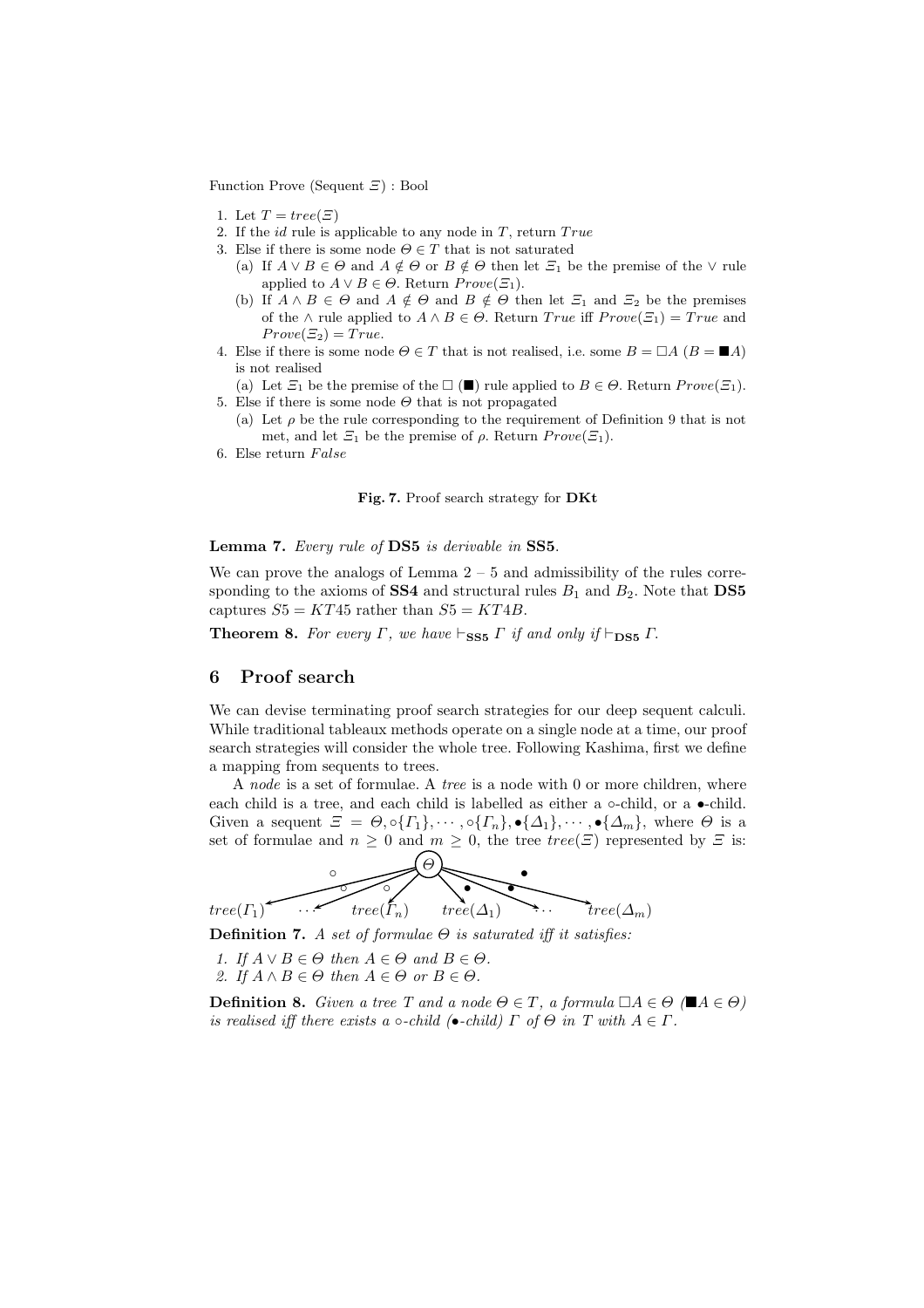#### 6.1 Proof Search in DKt

Figure 7 gives a proof search strategy for **DKt**. The application of a rule deep inside a sequent can be viewed as focusing on a particular node of the tree. The rules of **DKt** can then be viewed as operations on the tree encoded in the sequent. In particular, Step 3 saturates a node locally, Step 4 appends new nodes to the tree, and Step 5 moves  $\Diamond$  ( $\blacklozenge$ ) prefixed formulae between neighbouring nodes.

**Definition 9.** Given a tree T and a node  $\Theta \in T$ , we say  $\Theta$  is propagated iff:

 $\Diamond_1$ : for every  $\Diamond A \in \Theta$  and for every  $\circ$ -child  $\Gamma$  of  $\Theta$ , we have  $A \in \Gamma$ 

 $\blacklozenge_1$ : for every  $\blacklozenge A \in \Theta$  and for every  $\blacktriangleright$ -child  $\Gamma$  of  $\Theta$ , we have  $A \in \Gamma$ 

 $\Diamond_2$ : for every •-child  $\Gamma$  of  $\Theta$  and for every  $\Diamond A \in \Gamma$ , we have  $A \in \Theta$ 

 $\blacklozenge_2$ : for every  $\circ$ -child  $\Gamma$  of  $\Theta$  and for every  $\blacklozenge A \in \Gamma$ , we have  $A \in \Theta$ 

The degree of a formula is the maximum number of nested modalities:

 $deg(p) = 0$  $deg(A#B) = max(deg(A), deg(B))$  for  $\# \in {\wedge, \vee}$  $deg(\#A) = 1 + deg(A)$  for  $\# \in {\Box, \Diamond, \blacksquare, \blacklozenge}.$ 

The degree of a set of formulae is the maximum degree over all its members. We write  $s f(A)$  for the subformulae of A, and define the set of subformulae of a set  $\Theta$  as  $sf(\Theta) = \bigcup_{A \in \Theta} sf(A)$ . For a sequent  $\Xi$  we define  $sf(\Xi)$  as below:

$$
\begin{aligned}\n\Xi &= \Theta, \circ \{\Gamma_1\}, \cdots, \circ \{\Gamma_n\}, \bullet \{\Delta_1\}, \cdots, \bullet \{\Delta_m\} \\
s f(\Xi) &= s f(\Theta) \cup s f(\Gamma_1) \cup \cdots \cup s f(\Gamma_n) \cup s f(\Delta_1) \cup \cdots \cup s f(\Delta_m).\n\end{aligned}
$$

**Theorem 9.** Function Prove terminates for any input sequent  $\Xi$ .

#### 6.2 Proof Search in DS4

Let **DS4<sup>-</sup>** denote the system **DS4** minus the rules  $\Diamond_1, \Diamond_2, \blacklozenge_1, \blacklozenge_2$ .

**Theorem 10.** For every  $\Gamma$ , we have  $\vdash_{DS4} \Gamma$  if and only if  $\vdash_{DS4} \Gamma$ .

*Proof.*  $\Rightarrow$ : obvious since every rule of DS4<sup>-</sup> is a rule of DS4.  $\Leftarrow$ : by induction on the height of the proof of  $\vdash_{DS4} \Gamma$ , using the admissibility of  $\Diamond_1$ ,  $\Diamond_2$ ,  $\blacklozenge_1$ ,  $\blacklozenge_2$ .

We now modify the *Prove* function for proof search in  $DS4$ . The saturation and propagatation of  $\Diamond$ - and  $\blacklozenge$ -prefixed formulae need to cater for reflexivity and transitivity respectively. Moreover, a loop check and blocking on the creation of new nodes is required, since a naive approach leads to non-termination [9]. We implement the loop check by adding histories to our nodes (in our case in the form of tagged formulae), thus extending Heuerding's approach [9] to tense logic.

A tagged formula is a formula of the form  $A^*$ . For  $\# \in \{\Box, \Diamond, \blacksquare, \blacklozenge\}$ , we write  $(\# \Gamma)^*$  to mean a set of tagged  $\#$ -formulae. In the following, the nodes in our trees will consist of sets of formulae and tagged formulae. Note that we use tagged formulae for book-keeping only; tagged formulae are never principal in inference rule applications. Let DS4<sup>∗</sup> be DS4<sup>−</sup> with the  $T_a, T_b, \Box$ ,  $\blacksquare$  rules replaced by the following. For simplicity, we write them directly as tree expansion rules: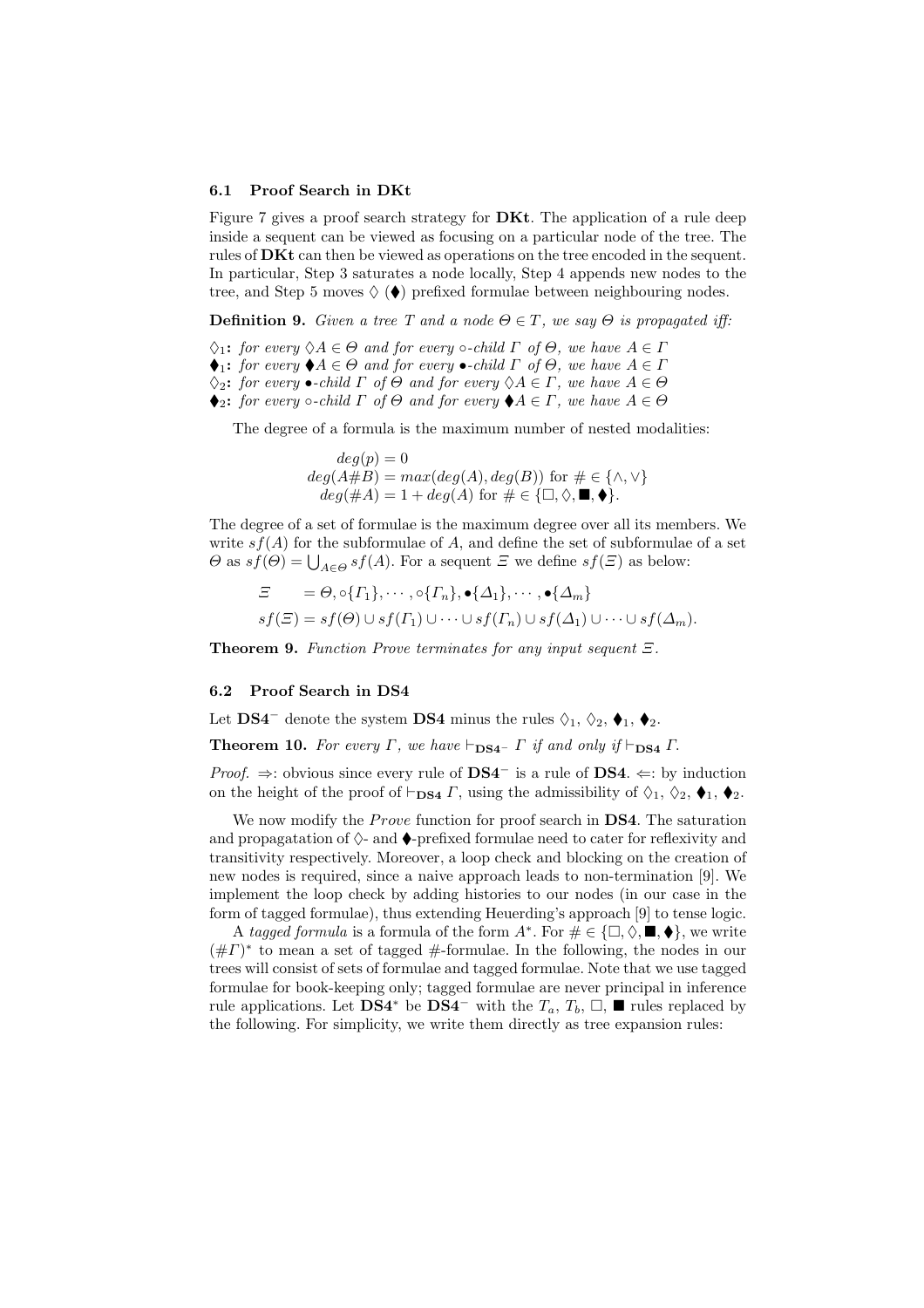- $T_a^1$   $(T_b^1)$ <sup>1</sup><sub>b</sub>): If some node  $\Theta$  contains an untagged  $\blacklozenge A$  ( $\diamond A$ ), add A to  $\Theta$ , tag  $\blacklozenge A$  $(\Diamond A)$  and untag all  $\square$  ( $\square$ ) formulae.
- $T_a^2$   $(T_b^2$ <sup>2</sup><sub>b</sub>): If some  $\Theta$  contains a tagged  $\blacklozenge A$  ( $\Diamond A$ ), add A to  $\Theta$ .
- $\Box A$ : If some node  $\Theta$  contains an unrealised, untagged  $\Box A$ , create an ∘-child  $\{(\Box \Gamma)^*, (\Diamond \Delta)^*, A\}$ , where  $\Box \Gamma$  are all the  $\Box$  formulae in  $\Theta$ , and  $(\Diamond \Delta)^*$  are all the tagged  $\Diamond$  formulae in  $\Theta$ .
- **A:** If some node  $\Theta$  contains an unrealised, untagged **A**, create a •-child  ${(\blacksquare \Gamma)^*, (\blacklozenge \Delta)^*, A}$ , where  $\blacksquare \Gamma$  are all the  $\blacksquare$  formulae in  $\Theta$ , and  ${(\blacklozenge \Delta)^*}$  are all the tagged  $\blacklozenge$  formulae in  $\Theta$ .

The intuition of tagging is that  $\Box$  ( $\blacksquare$ ) formulae are only expanded once within each cycle of repeated  $\Diamond$  ( $\blacklozenge$ ) formulae. If an untagged  $\Diamond$  ( $\blacklozenge$ ) formula is encountered, rule  $T_a^1$   $(T_b^1)$  $b<sub>b</sub><sup>1</sup>$ ) removes the tags from all tagged  $\Box$  ( $\blacksquare$ ) formulae so that they can be expanded again. Eventually all  $\Diamond$  ( $\blacklozenge$ ) formulae will be tagged, so the  $\Box$  ( $\Box$ ) formulae will also remain tagged and the  $\Box$  ( $\Box$ ) rules will be blocked.

**Definition 10.** A set of formulae  $\Theta$  is S4-saturated iff it is saturated and  $\Diamond A \in$  $\Theta$  or  $\blacklozenge A \in \Theta$  implies  $A \in \Theta$ .

**Definition 11.** A node  $\Theta$  in a given tree T is S4-propagated iff:

 $4_a$ : for every  $\blacklozenge A \in \Theta$  and for every  $\blacktriangleright$ -child  $\Gamma$  of  $\Theta$ , we have  $\blacklozenge A \in \Gamma$  $4_b$ : for every  $\circ$ -child  $\Gamma$  of  $\Theta$  and for every  $\blacklozenge A \in \Gamma$ , we have  $\blacklozenge A \in \Theta$ 4<sub>c</sub>: for every  $\Diamond A \in \Theta$  and for every  $\circ$ -child  $\Gamma$  of  $\Theta$ , we have  $\Diamond A \in \Gamma$  $4_d$ : for every •-child  $\Gamma$  of  $\Theta$  and for every  $\Diamond A \in \Gamma$ , we have  $\Diamond A \in \Theta$ 

Let  $ProveS4$  be the function  $Prove$  from Figure 7, modified as follows:

- 1. Replace "saturated" with "S4-saturated" and add four sub-steps to Step 3 for  $\diamond$ - and  $\blacklozenge$ -formulae based on the rules  $T_a^1, T_b^1$  $T_b^1$ ,  $T_a^2$  and  $T_b^2$ '2<br>b ·
- 2. Replace "propagated" with "S4-propagated" in Step 5, and use Definition 11 instead of Definition 9.

**Lemma 8.** For every  $DS4^*$ -derivation  $\Pi$ , for every sequent  $\Xi \in \Pi$ , the maximum number of consecutive  $\circ$ -edges in tree( $\Xi$ ) is  $m^2$ , where  $m = |sf(\Xi)|$ .

**Lemma 9.** For every  $DS4^*$ -derivation  $\Pi$ , for every sequent  $\Xi \in \Pi$ , the maximum number of consecutive  $\bullet$ -edges in tree( $\Xi$ ) is  $m^2$ , where  $m = |sf(\Xi)|$ .

**Theorem 11.** Function ProveS4 terminates for any input sequent  $\Xi$ .

*Proof.* Let  $T = tree(\Xi)$ . The argument for Steps 3 and Step 5 is similar for the proof of Theorem 9. We need show that the depth of T is bounded by the loop check side conditions on the rules  $T_a^1$ ,  $T_b^1$  $b^1_b, \Box, \blacksquare$ .

For a contradiction, suppose there exists a  $T$  of infinite depth, i.e.,  $T$  contains an infinite branch. By Lemmas 8 and 9, an infinite branch must contain an infinite number of alternations between sequences of ◦-labelled edges and • labelled edges. Since  $\circ$ -children are created by applications of the  $\Box$ -rule and •-children are created by applications of the  $\blacksquare$ -rule, there must be an infinite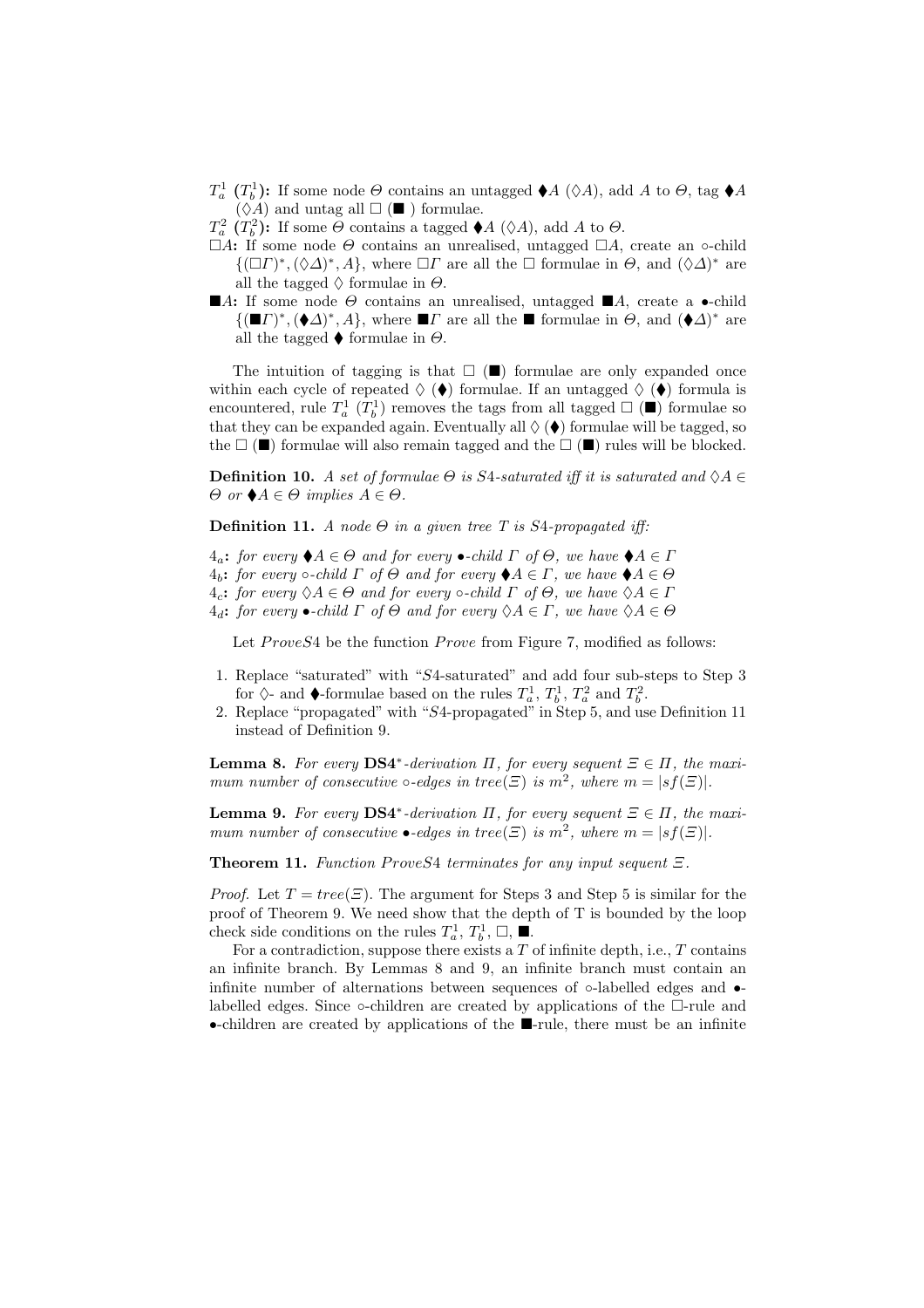number of alternating  $\Box$  and  $\blacksquare$  rule applications (with any other rule applications in between). However, every such alternation decreases the degree of the node by at least 1, since the  $\Box$  ( $\square$ ) rule removes the outer  $\Box$  ( $\square$ ) from the principal formula, and  $\Diamond$  ( $\blacklozenge$ ) formulae can only be propagated across  $\circ$  ( $\bullet$ ) edges. Thus an infinite number of alternating  $\Box$  and  $\blacksquare$  rules is impossible. Contradiction.

### 7 Related Work and Future Work

Bernardi [1] appears to be the first to have noticed the connection between deep inference and residuation in display logic in the context of categorial grammar, although they do not give an explicit proof of this correspondence. Brünnler  $[3,$ 4] and Poggiolesi [15] have given deep inference calculi for the modal logic K and some extensions. Brünnler has recently shown that the deep-inference-based cut-elimination technique for K [3] can be extended to prove cut elimination for Kashima's deep inference calculus for  $Kt$ .<sup>1</sup> In his proof, a crucial step is a proof of the admissibility of a "deep" version of residuation:

$$
\frac{\Sigma[\bullet\{\circ\{\Delta\},\Gamma\}]}{\Sigma[\Delta,\bullet\{\Gamma\}]}\qquad \frac{\Sigma[\circ\{\bullet\{\Delta\},\Gamma\}]}{\Sigma[\Delta,\circ\{\Gamma\}]}
$$

It will be interesting to compare the direct proof of cut elimination in deep systems (without residuation) to the one in shallow system (with residuation).

Indrzejczak [11] and Trzesicki [16] have given cut-free sequent-like calculi for tense logic. In each such calculus there is a rule (or rules) which allow us to "return" to previously seen worlds when the rules are viewed from the perspective of counter-model construction. However, Trzesicki's calculus has a large degree of non-determinism and is therefore not suitable for proof search. In contrast, our system DKt and its extension to tense S4 admits a simple proof search strategy and termination argument. Indrzejczak's calculus is suitable for proof search but lacks a natural notion of a cut rule and cut-elimination. It is also possible to give proof calculi for many modal and tense logics using semantic methods such as labelled deduction [14] and graph calculi [5], but we prefer purely syntactic methods since they can potentially be applied to logics with more complicated semantics such as substructural logics.

The description logic community have already built extremely efficient theorem provers for Kt.S4 in its incarnation as ALCI with transitive roles [10], so our terminating calculus for Kt.S4 is not very exciting. However, Horrocks et. al. do not consider proof-theoretic issues such as cut-elimination.

It remains to be seen whether we can extend our results to the primitive extensions of modal tense logic in a systematic way, and also whether deep inference can be used to tame other display calculi with more complex binary residuation principles like those in substructural logics [1]. Another interesting direction is the addition of (first-order) quantifiers. An approach to this would be

 $1$  K. Brünnler. Personal communication.